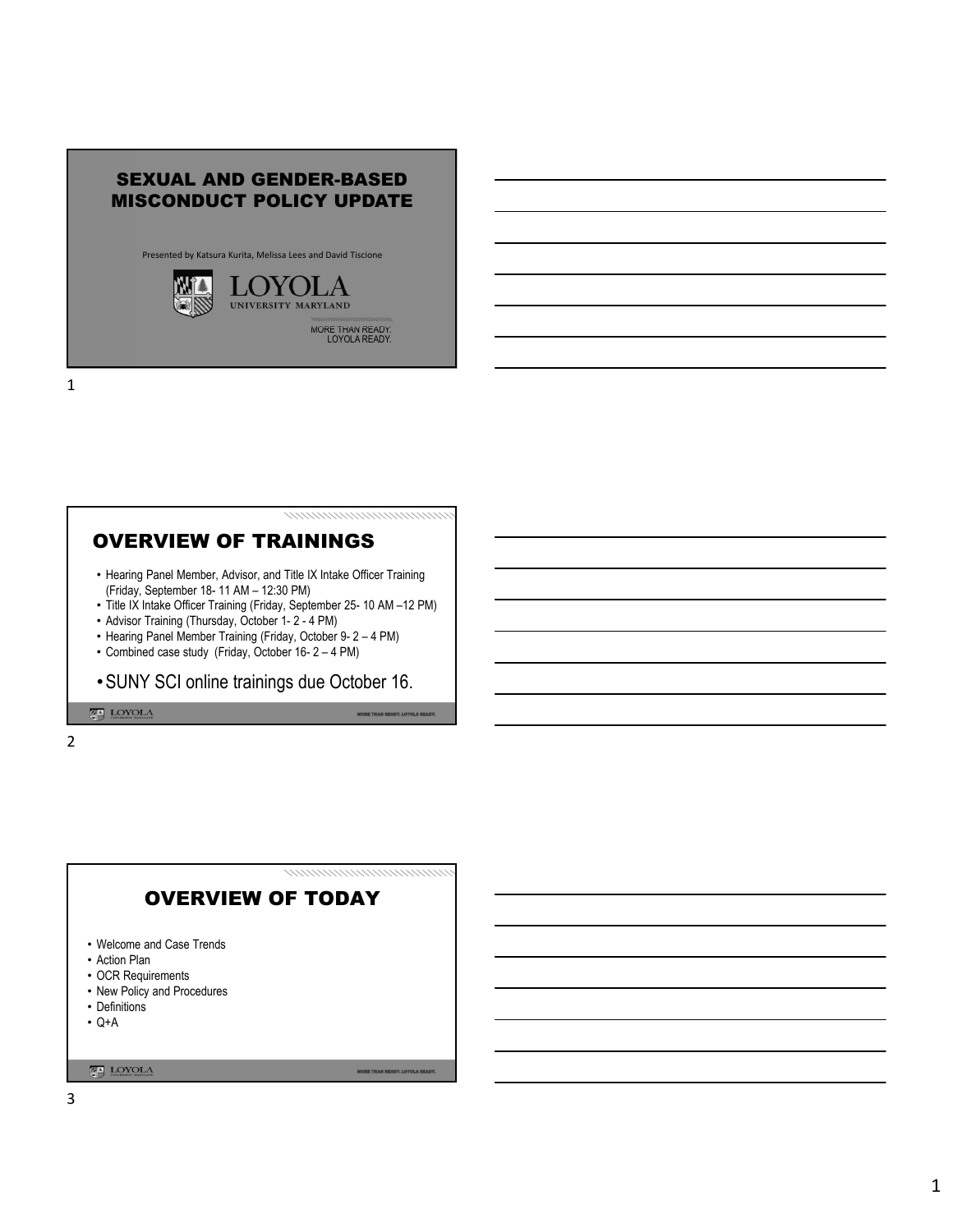### $\begin{tabular}{|c|c|c|c|} \hline \hline \textbf{QCD} & \textbf{LOYOLA} \\ \hline \textbf{QCD} & \textbf{0.00000} \\ \hline \end{tabular}$

# UNIVERSITY ACTION PLAN

# 5

| Sexual<br><b>Misconduct</b><br><b>Reports</b> | <b>Student as</b><br>Respondent | Faculty/Staff/Admin<br>as Respondent | Non-Loyola<br>Respondent | Non-Title IX<br>After<br>investigation | <b>Total Reports</b> |
|-----------------------------------------------|---------------------------------|--------------------------------------|--------------------------|----------------------------------------|----------------------|
| AY 2015-2016                                  | 11<br>(2 of 11)                 | 5                                    | 14                       | 12                                     | 42                   |
| AY 2016-2017                                  | 30<br>(10 of 30)                | $\overline{z}$                       | 16                       | $\mathbf{1}$                           | 49                   |
| AY 2017-2018                                  | 18<br>(4 of 18)                 | $\overline{6}$                       | 14                       | $\Omega$                               | 38                   |
| AY 2018-2019                                  | 18<br>$(6$ of $18)$             | $\overline{a}$                       | 31                       | $\Omega$                               | 53                   |
| AY 2019-2020                                  | 14<br>(2 of 14)                 | $\overline{\phantom{a}}$             | 18                       | $\Omega$                               | 34                   |

| ports         |  |  |  |
|---------------|--|--|--|
|               |  |  |  |
|               |  |  |  |
|               |  |  |  |
|               |  |  |  |
|               |  |  |  |
|               |  |  |  |
|               |  |  |  |
|               |  |  |  |
|               |  |  |  |
| <b>READY.</b> |  |  |  |
|               |  |  |  |

**TH** LOYOLA

4

• Role in Title IX process

Introductions: • Name • Department

# WELCOME

,,,,,,,,,,,,,,,,,,,,,,,,,,,,,,

MORE THAN READY. LOYOLA READY.

MORE THAN READY. LOYOLA READY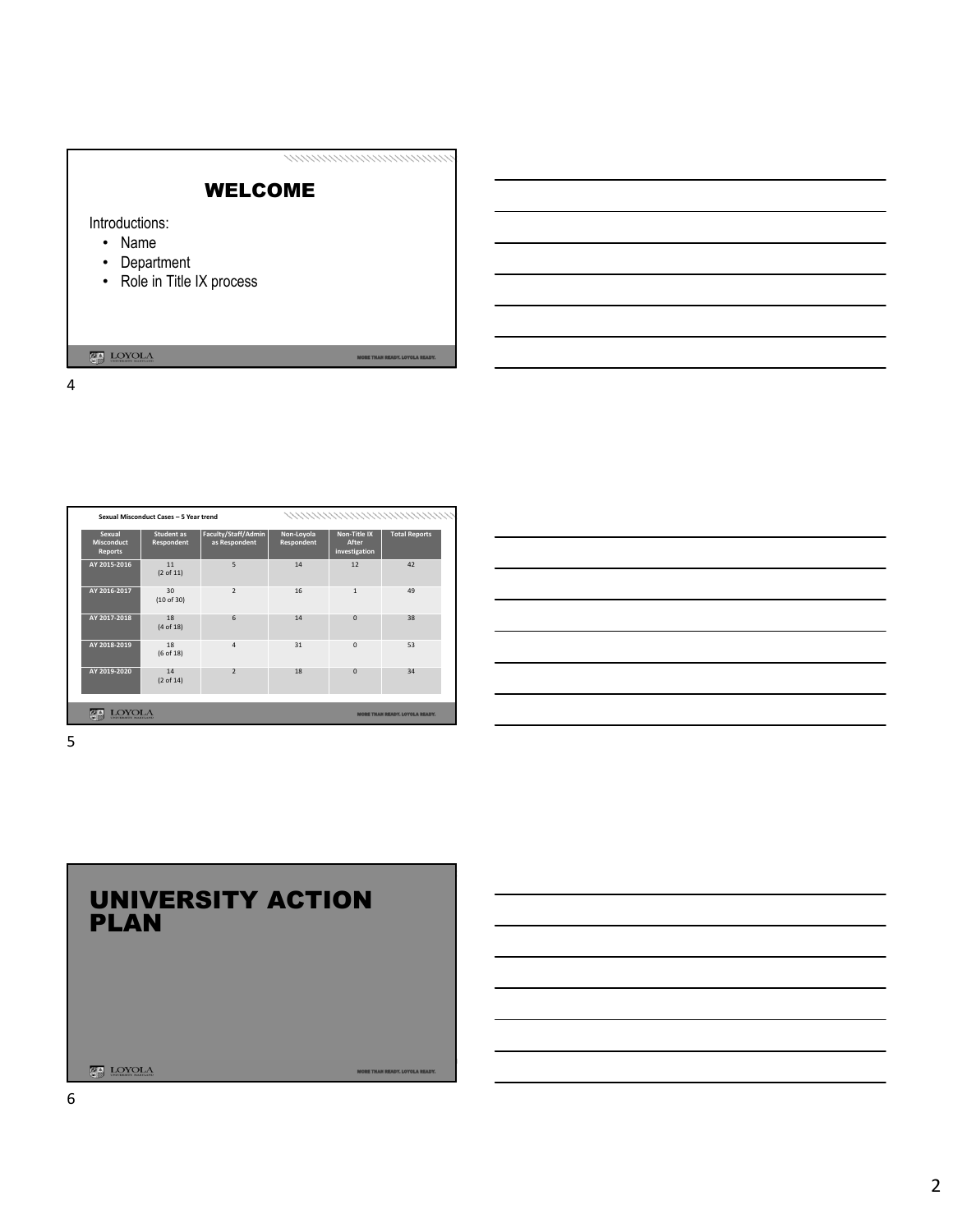| <b>REVIEW OF UNIVERSITY</b> |  |
|-----------------------------|--|
| <b>ACTION PLAN</b>          |  |

• **ESTABLISH TITLE IX INTAKE OFFICERS**

• **DEVELOP A PROCESS TO SURVEY ALL STUDENTS WHO INTERACT WITH TITLE IX DEPUTIES AND INTAKE OFFICERS**

MORE THAN READY. LOYOLA READY.

MORE THAN READY. LOYOLA REA

- **ESTABLISH AN ADVISORY BOARD OF STUDENTS**
- **RECONVENE THE COORDINATED COMMUNITY RESPONSE TEAM (CCRT)**

• **REWRITE THE WOMEN'S CENTER MISSION STATEMENT**

 $\begin{tabular}{|c|c|c|c|} \hline \textbf{0} & \textbf{LOYOLA} \\ \hline \textbf{0} & \textbf{0} & \textbf{0} & \textbf{0} & \textbf{0} & \textbf{0} \\ \hline \textbf{0} & \textbf{0} & \textbf{0} & \textbf{0} & \textbf{0} & \textbf{0} \\ \hline \textbf{0} & \textbf{0} & \textbf{0} & \textbf{0} & \textbf{0} & \textbf{0} \\ \hline \textbf{0} & \textbf{0} & \textbf{0} & \textbf{0} & \textbf{0} & \textbf{0} & \textbf{$ 

7

,,,,,,,,,,,,,,,,,,,,,,,,,,,,,, • **ENHANCE TRAINING OFFERINGS FOR "MANDATED REPORTERS"**

• **UPDATE TRAINING FOR HEARING PANELS THROUGH A PARTNERSHIP WITH THE SUNY STUDENT CONDUCT INSTITUTE (SUNY SCI)**

• **REVIEW AND REVISE THE BYSTANDER INTERVENTION TRAINING, "STEP UP!"**

• **INFORM THE COMMUNITY OF THE CHANGES OF THE NEW TITLE IX REGULATIONS**

• **HIRE AN ADDITIONAL FULL-TIME TITLE IX PROFESSIONAL**

• **CONDUCT A COMPREHENSIVE REVIEW OF LOYOLA'S POLICIES**

• **CONDUCT ADDITIONAL AND SPECIALIZED TRAINING**

 $\underset{\text{cusp}}{\underbrace{\text{P}}\text{}}$  LOYOLA

8

# OCR REGULATIONS

 $\overline{\text{C}}$  LOYOLA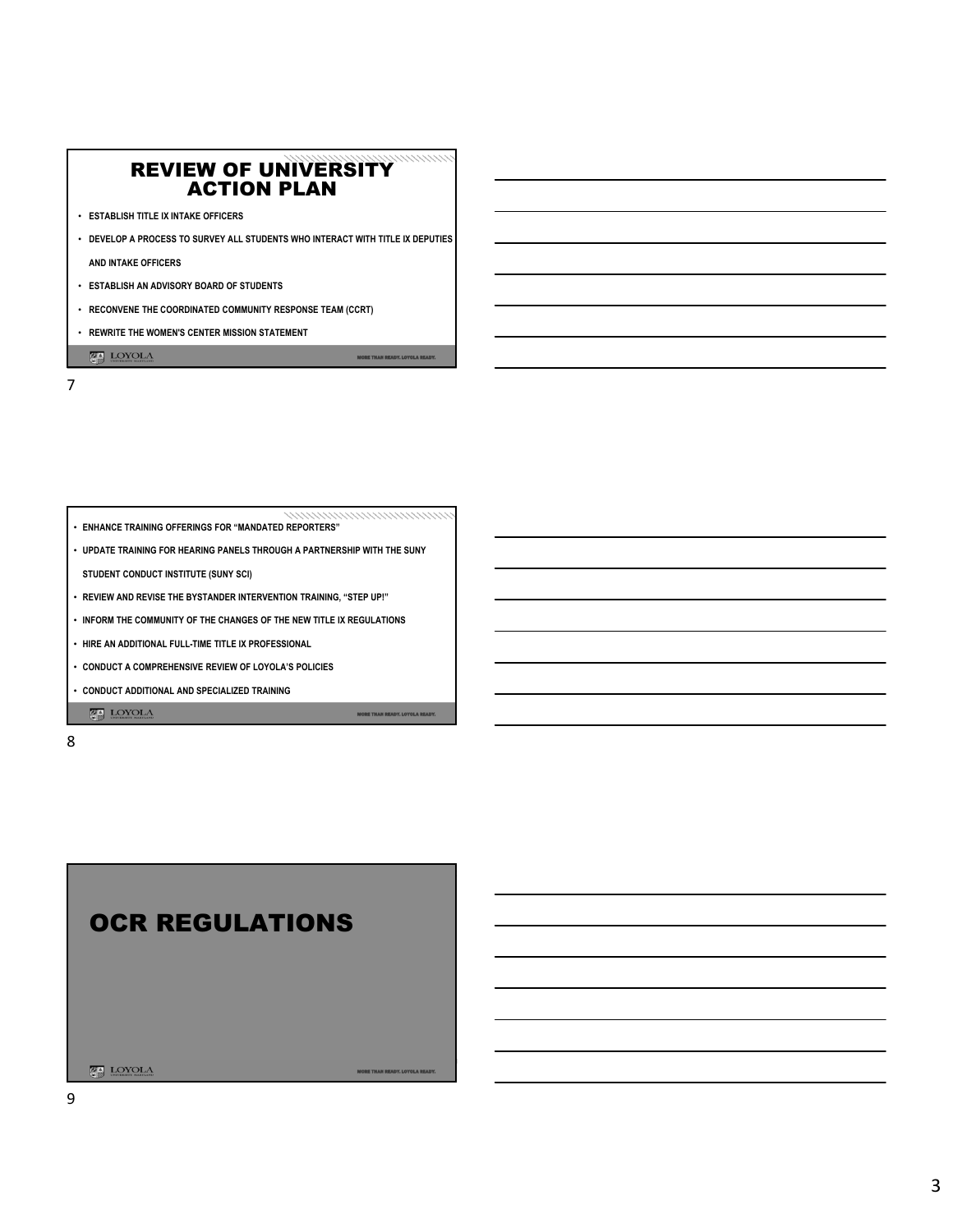MORE THAN READY. LOYOLA READY

## NEW TITLE IX REGS AND PROCESS CHANGES

- New regulations were released by OCR on May 6 with an implementation deadline by August 14
	- Title IX team has been meeting and attending trainings regularly since proposed regulations were released and specifically since May 6

**TA LOYOLA** 

10



11

## NEW TITLE IX REGS OVERVIEW: MAJOR COMPONENTS

,,,,,,,,,,,,,,,,,,,,,,,,,,,,,

MORE THAN READY. LOYOLA READY

- Actual knowledge
	-
	- No more responsible employees Report must be made to Title IX Coordinator or Official with Authority
	- No more constructive notice

- Goodbye Responsible Employees, hello Mandated Reporters Responsible employees previously put the institution on notice. New language is Mandated Reporter, which is an institutional definition
	-
	- Notice to a mandatory reporter does not require institutional action Mandated Reporter must tell Title IX Coordinator

 $\begin{tabular}{|c|c|c|c|} \hline \hline \textbf{QCD} & \textbf{LOYOLA} \\ \hline \textbf{QCD} & \textbf{0.00000} \\ \hline \end{tabular}$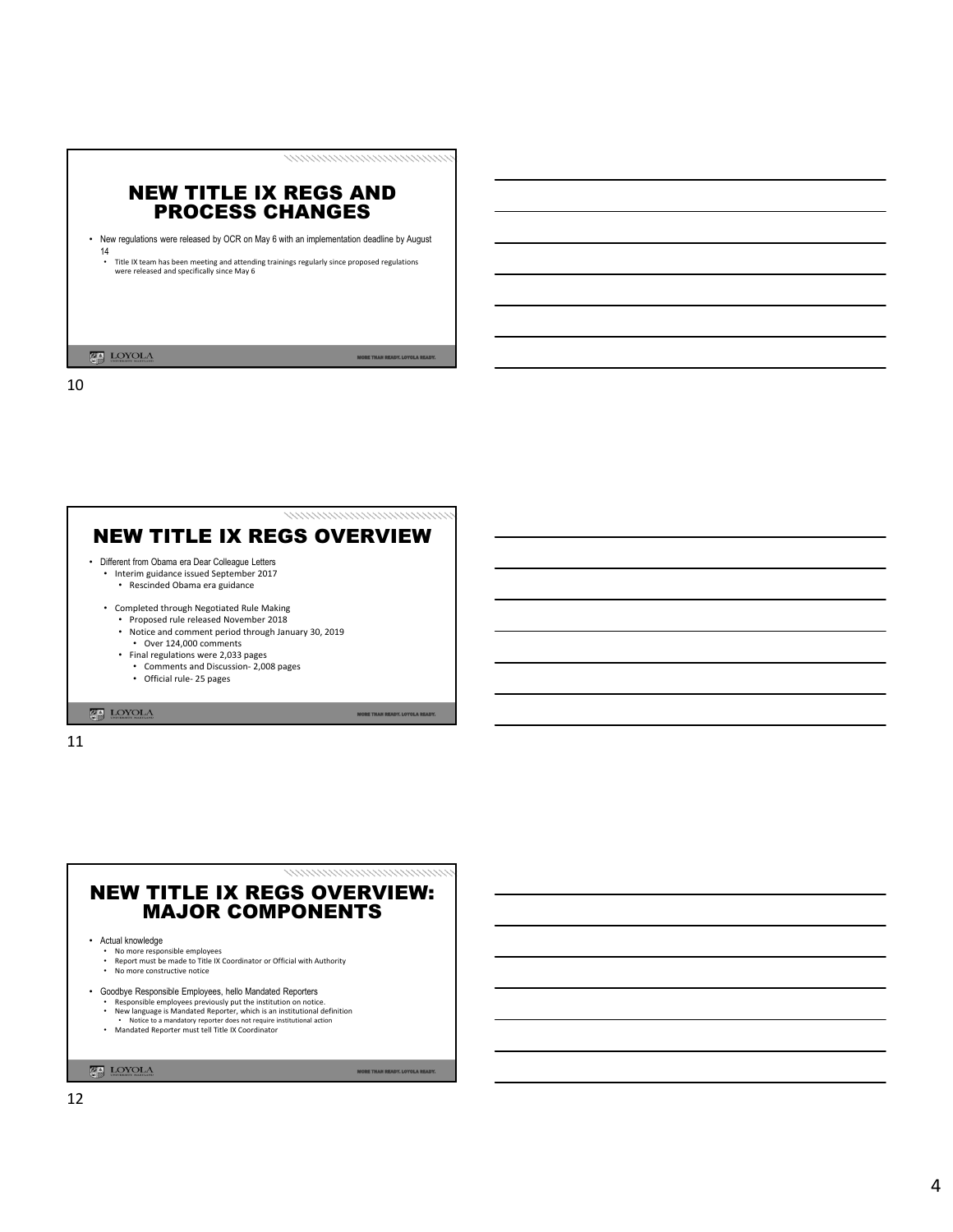

MORE THAN READY. LOYOLA READY.

- Happens within University's operations Exercised substantial control
- 
- Happens at a building controlled by a student organization

 $\begin{tabular}{|c|c|c|c|} \hline \textbf{OIA} & LOYOLA \\ \hline \textbf{C} & \textbf{M} & \textbf{M} & \textbf{M} & \textbf{M} \\ \hline \textbf{C} & \textbf{M} & \textbf{M} & \textbf{M} & \textbf{M} \\ \hline \textbf{C} & \textbf{M} & \textbf{M} & \textbf{M} & \textbf{M} & \textbf{M} \\ \hline \textbf{D} & \textbf{M} & \textbf{M} & \textbf{M} & \textbf{M} & \textbf{M} & \textbf{M} \\ \hline \textbf{D} & \textbf{M$ 

13



14



 $\overline{\underset{\scriptscriptstyle \mathrm{CFT}}{\mathrm{CFT}}}$ LOYOLA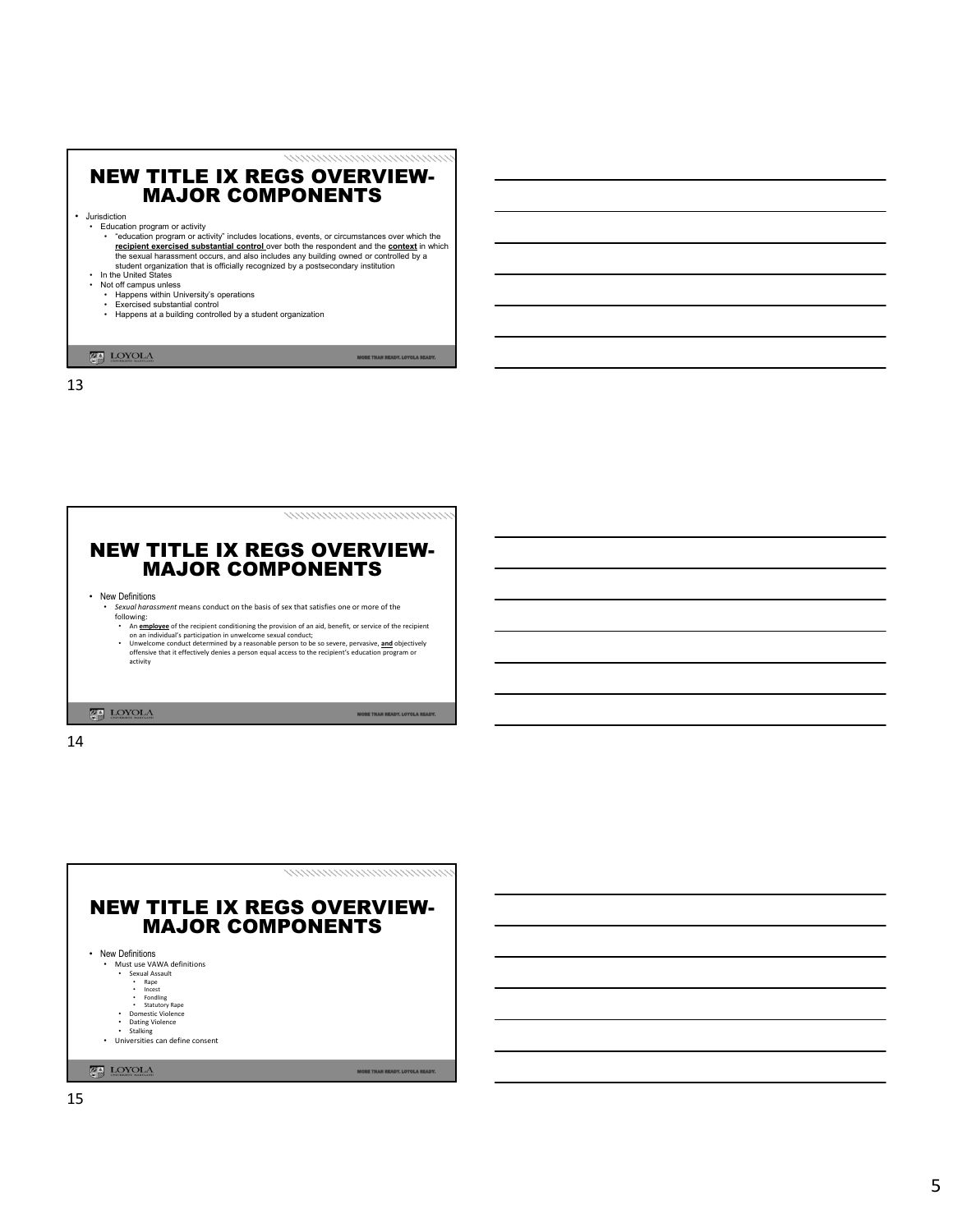MORE THAN READY. LOYOLA READY

,,,,,,,,,,,,,,,,,,,,,,,,,,,,,

MORE THAN READY. LOYOLA READY

## NEW TITLE IX REGS OVERVIEW-MAJOR COMPONENTS

- Complainant must file formal complaint for University to move forward with investigation • Universities can sign on behalf of complainant, but it's rare
- Complaints must be dismissed if they do not fall within Title IX Jurisdiction • Can be addressed under general code of conduct

#### **TA LOYOLA**

16



Parties must receive notice: • Details of the incident

- Statement that the respondent is presumed not responsible for the alleged conduct and that a determination regarding responsibility is made at the conclusion of the grievance process
- Advisor of choice (2 for Maryland)
- Section of code that is violated
- Statement that false information is a violation of the code

 $\underset{\text{e.g.}}{\underbrace{\text{M}}\text{O}}$  LOYOLA

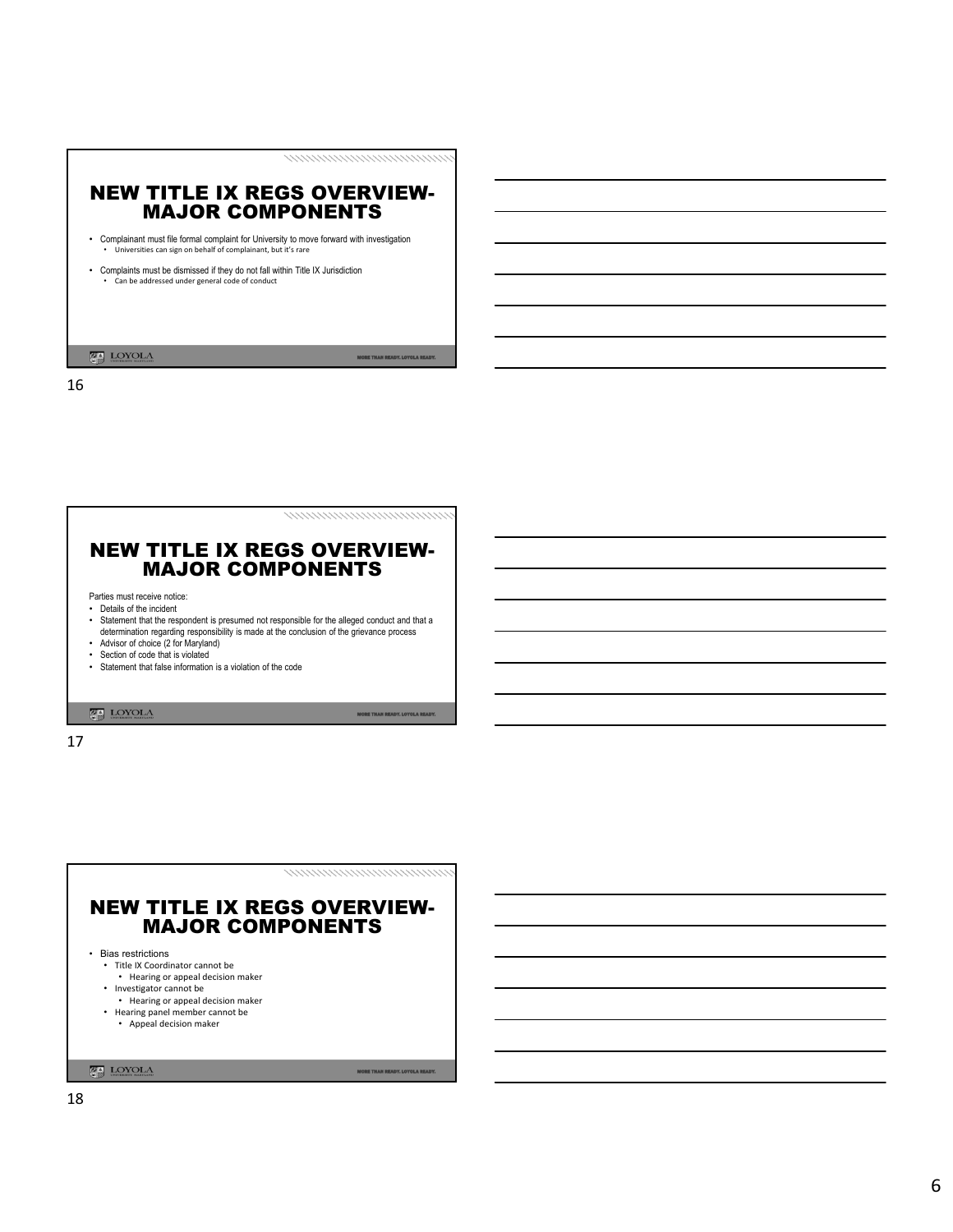| ,,,,,,,,,,,,,,,,,,,,,,,,,,,<br><b>NEW TITLE IX REGS OVERVIEW:</b><br><b>MAJOR COMPONENTS</b>                                                                                                                                                                                                                                                                                                                                                                                                                                                                        |
|---------------------------------------------------------------------------------------------------------------------------------------------------------------------------------------------------------------------------------------------------------------------------------------------------------------------------------------------------------------------------------------------------------------------------------------------------------------------------------------------------------------------------------------------------------------------|
| Investigations                                                                                                                                                                                                                                                                                                                                                                                                                                                                                                                                                      |
| Must include summary of relevant and related evidence                                                                                                                                                                                                                                                                                                                                                                                                                                                                                                               |
| Inculpatory and Exculpatory                                                                                                                                                                                                                                                                                                                                                                                                                                                                                                                                         |
| The following is irrelevant:<br>Sexual predisposition or prior sexual behavior are not relevant, unless such questions and evidence<br>about the complainant's prior sexual behavior are offered to prove that someone other than the<br>respondent committed the conduct alleged by the complainant, or if the questions and evidence<br>concern specific incidents of the complainant's prior sexual behavior with respect to the<br>respondent and are offered to prove consent<br>Privileged information<br>Medical Records<br>Duplicative or abusive questions |
| Both parties may review all evidence related, unrelated, relevant, and irrelevant except privileged information and medical<br>records (except with permission)                                                                                                                                                                                                                                                                                                                                                                                                     |
| RE THAN READY, LOYOLA READY.                                                                                                                                                                                                                                                                                                                                                                                                                                                                                                                                        |





,,,,,,,,,,,,,,,,,,,,,,,,,,,,, NEW TITLE IX REGS OVERVIEW-MAJOR COMPONENTS Live hearing is required: • Have to be able to **see and hear** parties • Cross examination • Each party's advisor can ask questions of the other party or witness<br>• Chair rules on relevance, then party can answer<br>• If party does not answer or does not submit to cross examination, their statements must be thrown out

• Standard of evidence must be the same for all sexual misconduct cases

 $\begin{tabular}{|c|c|c|c|} \hline \hline \hline \textbf{0} & \textbf{LOYOLA} \\ \hline \textbf{0} & \textbf{0} & \textbf{0} & \textbf{0} \\ \hline \textbf{0} & \textbf{0} & \textbf{0} & \textbf{0} \\ \hline \textbf{0} & \textbf{0} & \textbf{0} & \textbf{0} \\ \hline \textbf{0} & \textbf{0} & \textbf{0} & \textbf{0} \\ \hline \textbf{0} & \textbf{0} & \textbf{0} & \textbf{0} \\ \hline \textbf{0} & \textbf{0} & \textbf{0}$ 

MORE THAN READY. LOYOLA READY.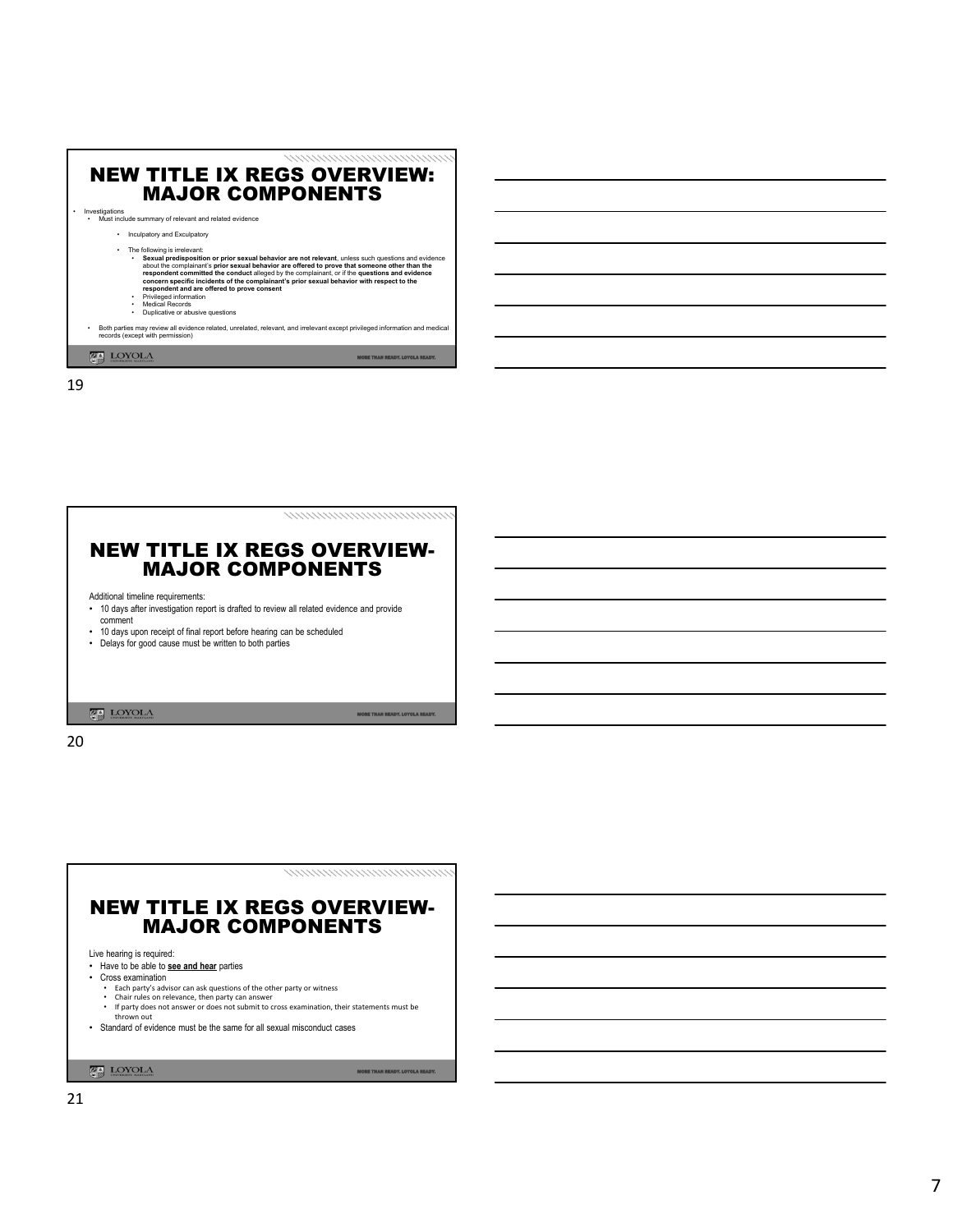MORE THAN READY. LOYOLA READY

RE THAN READY. LOYOLA

## NEW SEXUAL MISCONDUCT **PROCESS**

• Created a diverse pool of Title IX intake officers or OWAs

#### • Process has more aspects of transparency

- Previous policy stays largely the same for non Title IX cases
	- No cross examination Only need to be heard not seen in process (i.e. no need for parties to see each other on video)
- Quid pro quo student policy Keeping preponderance of the evidence for all sexual and gender-based misconduct processes

 $\begin{tabular}{|c|c|c|c|} \hline \hline \hline \textbf{Z} & \textbf{LOYOLA} \\ \hline \textbf{C} & \textbf{M} & \textbf{MSE-1} \\ \hline \end{tabular}$ 

22

# SEXUAL AND GENDER-BASED MISCONDUCT **POLICY**

 $\overline{\underset{\scriptscriptstyle \mathrm{crys}}{\mathbf{C}}}\hspace{-0.5mm}\underset{\scriptscriptstyle \mathrm{crysus}}{\mathbf{C}}\hspace{-0.5mm}\underset{\scriptscriptstyle \mathrm{crysus}}{\mathbf{C}}\hspace{-0.5mm}\mathbf{C}}{\mathbf{LOYOLA}}$ 



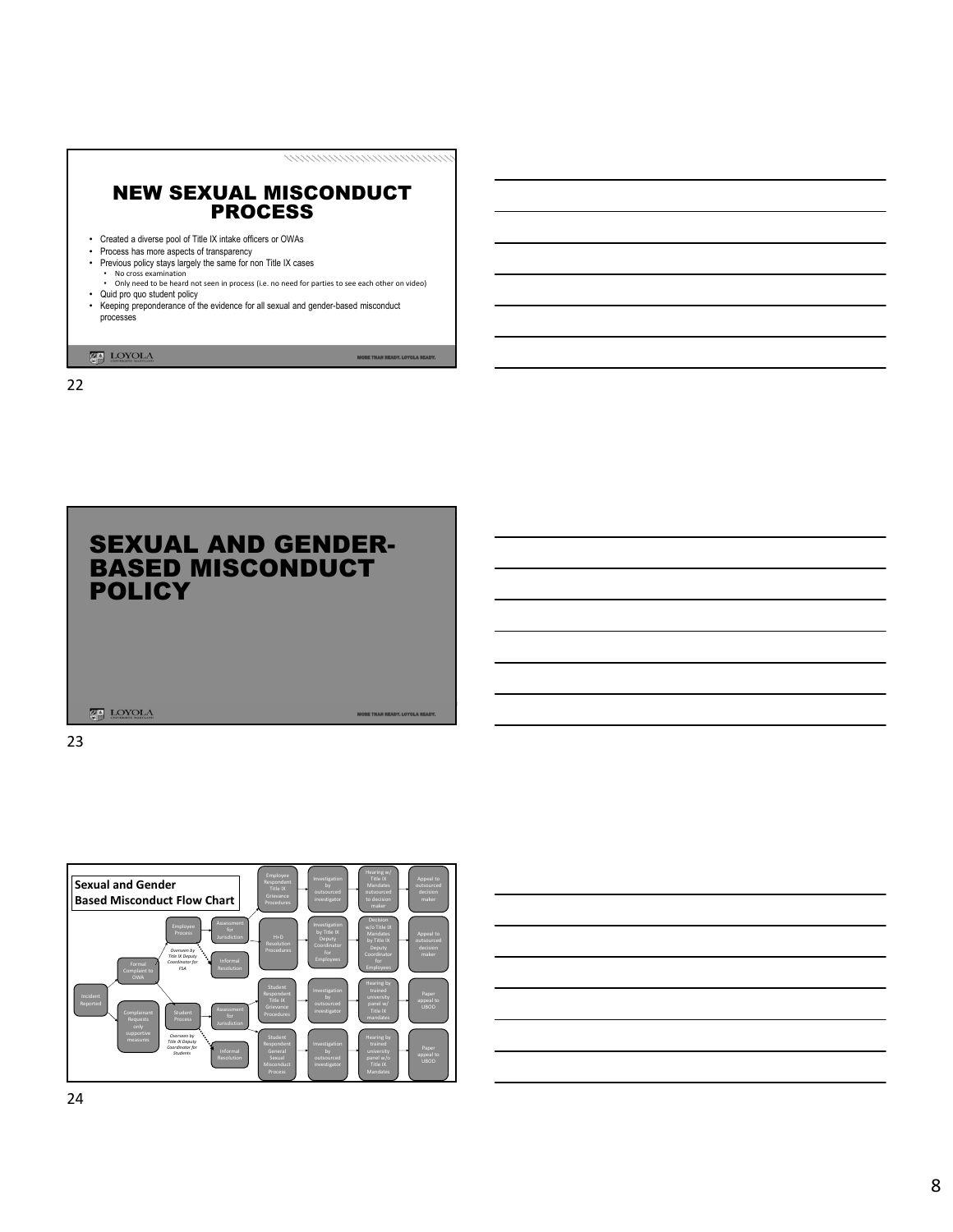









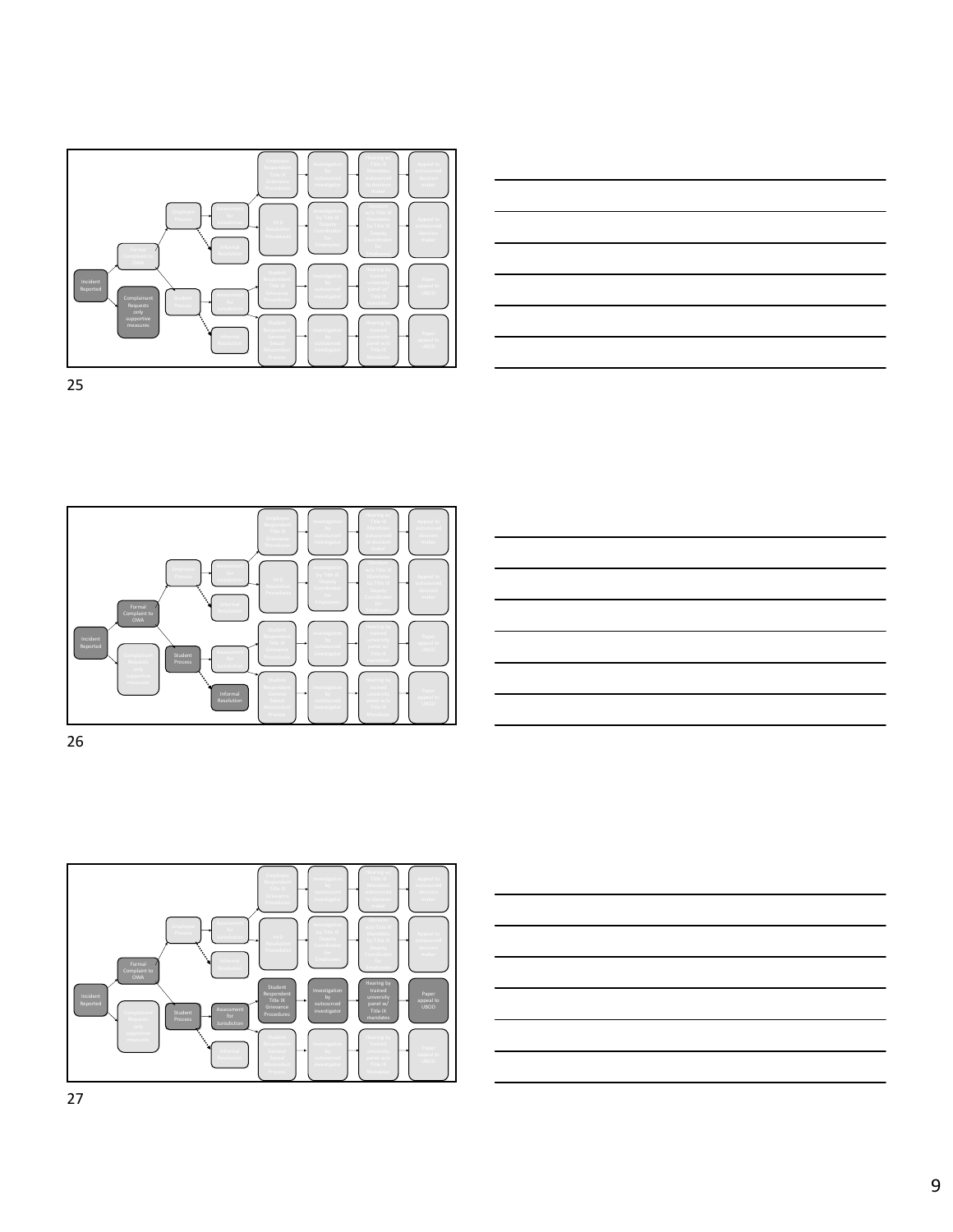

| ,我们也不会有什么?""我们的人,我们也不会有什么?""我们的人,我们也不会有什么?""我们的人,我们也不会有什么?""我们的人,我们也不会有什么?""我们的人 |  |                                                                                                                                                                                                                                      |        |
|----------------------------------------------------------------------------------|--|--------------------------------------------------------------------------------------------------------------------------------------------------------------------------------------------------------------------------------------|--------|
|                                                                                  |  |                                                                                                                                                                                                                                      | ______ |
| ,我们也不会有什么。""我们的人,我们也不会有什么?""我们的人,我们也不会有什么?""我们的人,我们也不会有什么?""我们的人,我们也不会有什么?""我们的人 |  |                                                                                                                                                                                                                                      |        |
|                                                                                  |  | <u> The Community of the Community of the Community of the Community of the Community of the Community of the Community of the Community of the Community of the Community of the Community of the Community of the Community of</u> |        |
|                                                                                  |  |                                                                                                                                                                                                                                      |        |
|                                                                                  |  |                                                                                                                                                                                                                                      |        |

SEXUAL AND GENDER-BASED MISCONDUCT **CHANGES** 

 $\overline{\underset{\scriptscriptstyle \mathrm{CFT}}{\mathrm{O}}}\ \mathrm{LOYOLA}$ 

29

,,,,,,,,,,,,,,,,,,,,,,,,,,,,,,

MORE THAN READY. LOYOLA READY

## REPORTING OPTIONS

- Online/Anonymous reporting options
- Mandated reporters
- Title IX Coordinators
- Title IX intake officers

 $\begin{tabular}{|c|c|c|c|} \hline \hline \hline \textbf{0} & \textbf{LOYOLA} \\ \hline \textbf{0} & \textbf{0} & \textbf{0} & \textbf{0} \\ \hline \textbf{0} & \textbf{0} & \textbf{0} & \textbf{0} \\ \hline \textbf{0} & \textbf{0} & \textbf{0} & \textbf{0} \\ \hline \textbf{0} & \textbf{0} & \textbf{0} & \textbf{0} \\ \hline \textbf{0} & \textbf{0} & \textbf{0} & \textbf{0} \\ \hline \textbf{0} & \textbf{0} & \textbf{0}$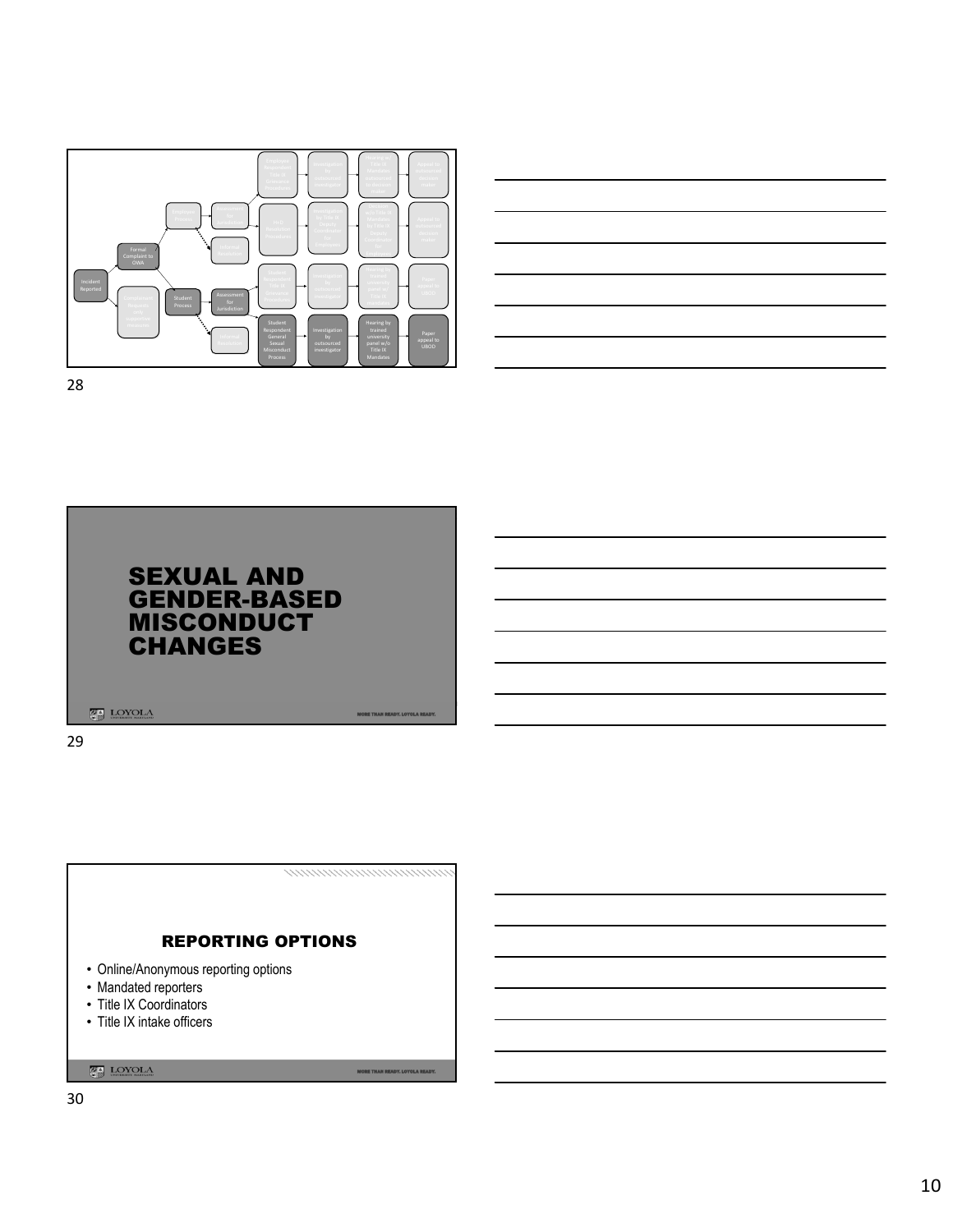| ////////////////////<br><b>ONLINE/ANONYMOUS</b><br><b>REPORTING OPTIONS</b>                                 |                                                                                                                                                                                                                                                                                                                                                                                                                                           |  |
|-------------------------------------------------------------------------------------------------------------|-------------------------------------------------------------------------------------------------------------------------------------------------------------------------------------------------------------------------------------------------------------------------------------------------------------------------------------------------------------------------------------------------------------------------------------------|--|
| •Anonymous Reporting Form<br>https://www.loyola.edu/department/public-<br>safety/anonymous-information-form | <b>BUILD SAILTY</b><br>Yorks 1. Assessment Information Ford<br><b>Anonymous Information Form</b><br>The information pou submit is anonymous however if you would like us to contact you, please complete the<br>Contact Information section. If you need insteadable assistance, call £50.617.525. This have generates a report<br>that is normally reviewed during business hours and should not be used if you need an investible resp. |  |
|                                                                                                             | Lacation of Incident<br>Date of Incident<br>Time of Installate<br>Tupe of Incident                                                                                                                                                                                                                                                                                                                                                        |  |
|                                                                                                             | <b>IORE THAN READY, LOYOLA READY.</b>                                                                                                                                                                                                                                                                                                                                                                                                     |  |



32

|                                                                    | ,,,,,,,,,,,,,,,,,,,,,,,,,<br><b>ONLINE/ANONYMOUS</b><br><b>REPORTING OPTIONS</b>                                                                                                                                                                                                                                                                                                                                                                                                                                                                                                                                                                                                                                                                                                                                                                                                                                                                 |
|--------------------------------------------------------------------|--------------------------------------------------------------------------------------------------------------------------------------------------------------------------------------------------------------------------------------------------------------------------------------------------------------------------------------------------------------------------------------------------------------------------------------------------------------------------------------------------------------------------------------------------------------------------------------------------------------------------------------------------------------------------------------------------------------------------------------------------------------------------------------------------------------------------------------------------------------------------------------------------------------------------------------------------|
| <b>•Bias Related Behaviors Report</b><br>www.loyola.edu/reportbias | <b>Report Bias Form</b><br><b>EL LOYOLA</b><br>This form is intended to be used to report bias related incidents where a student has been harmed or caused the harm.<br>Incidents reported here will be addressed through the process as outlined in the Community Standards under 7. Bias Related Behaviors<br>Process, Incidents where an employee caused the harm will follow the University's Harassment and Discrimination Policy<br><b>Ing Internation</b><br>If you would like to remain enorymous, please note so in the "Name" field. Beports submitted enorymously impact the University's<br>ability to fully investigate, follow-up requesting the incident, or address the behavior through the conduct process.<br>Fourtee adultional features by treasing in<br><b>You hat summer</b><br><b>War production</b><br>Your ahong number<br>Your around additional<br><b>Was showed abbase</b><br>novadore<br>Date of incident descend |
|                                                                    | <b>MORE THAN READY, LOYOLA READY.</b>                                                                                                                                                                                                                                                                                                                                                                                                                                                                                                                                                                                                                                                                                                                                                                                                                                                                                                            |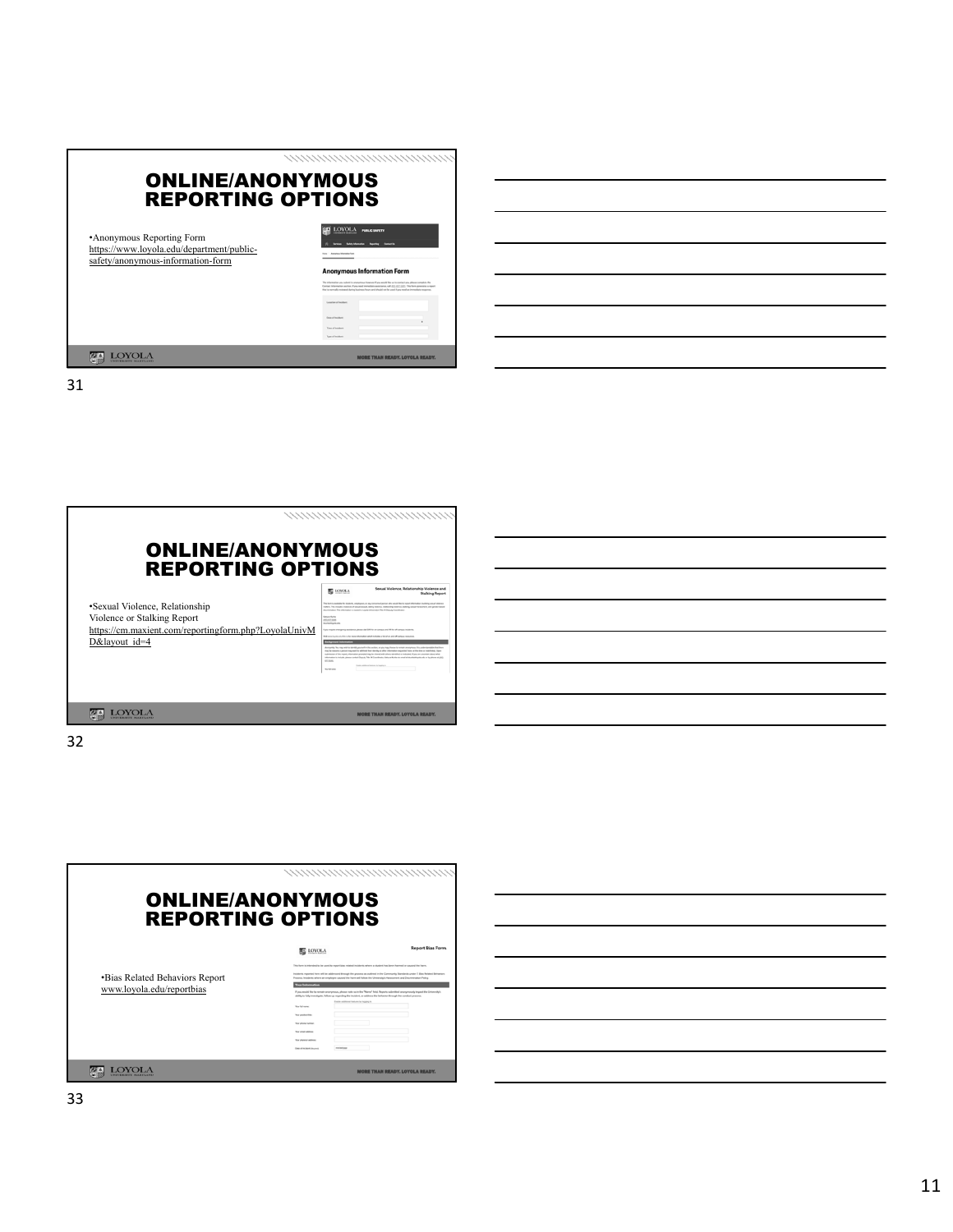





 $\begin{tabular}{|c|c|c|c|} \hline \hline \textbf{QCD} & \textbf{LOYOLA} \\ \hline \textbf{QCD} & \textbf{0.00000} \\ \hline \end{tabular}$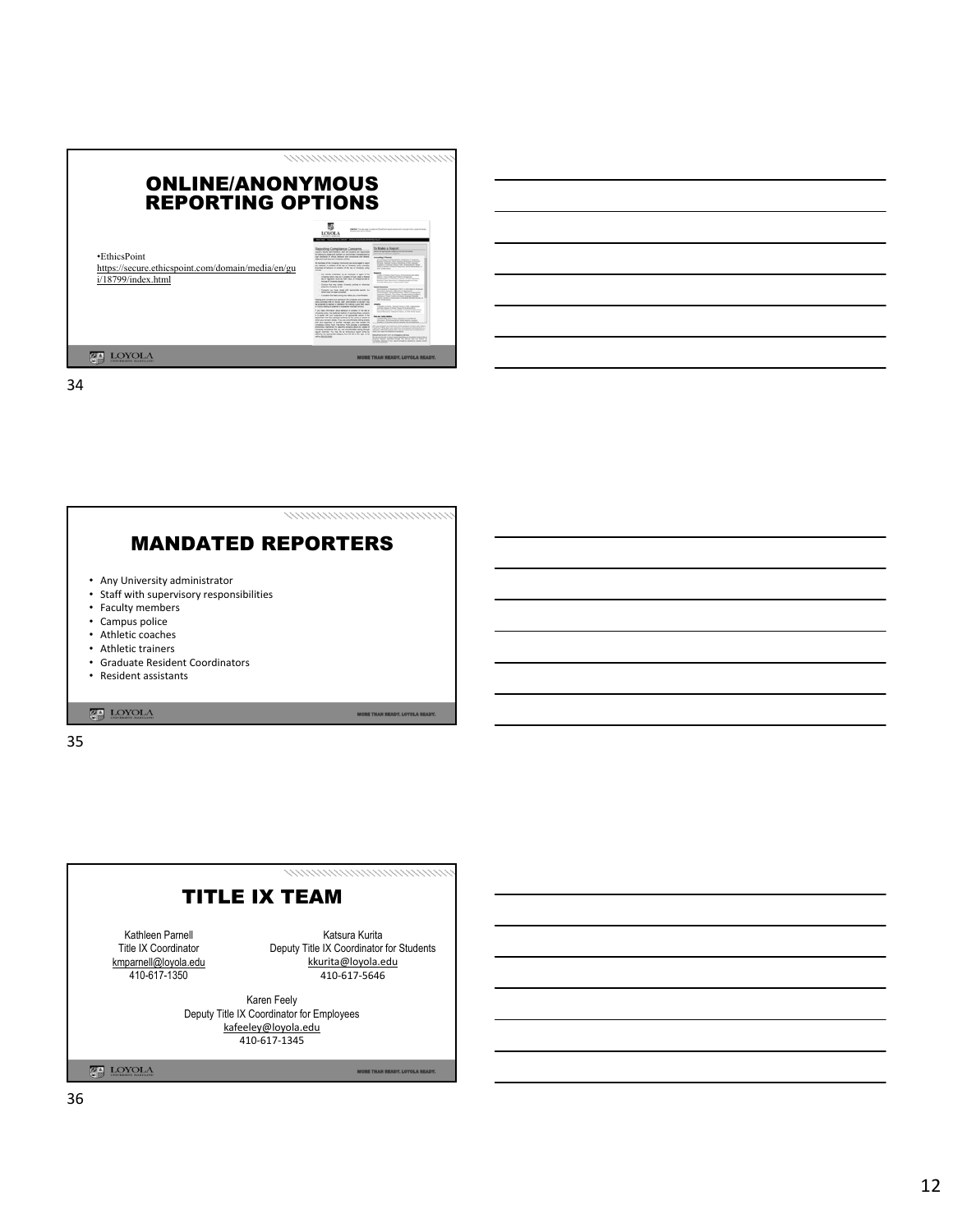MORE THAN READY. LOYOLA READY.

## TITLE IX INTAKE OFFICERS

- Neil Andrito, Director of Student Life
- Stepf Diaz, Assistant Director of Student Life
- Daniel Fitzpatrick, Assistant Director of Student-Athlete Support Services • Ashley Schantz, Assistant Director of Student Engagement
- **TA LOYOLA**

37



 $\underset{\text{e.g.}}{\underbrace{\text{M}}\text{O}}$  LOYOLA

38

,,,,,,,,,,,,,,,,,,,,,,,,,,,,,, SUPPORTIVE MEASURES • Changes to work schedules/situ • May include:<br>• Counseling<br>• No contact orders,<br>• Restricting access to certain campus<br>• Restricting access to certain campus • Changes to work locations • Leaves of absences • Transportation assistance and escorts to and from campus locations • Increased security and monitoring of certain buildings • Changes to class schedules • Assistance with rescheduling an academic areas • Other measures for safety as necessary assignment (paper, exam, etc.) • Tutoring support

#### **TA LOYOLA**

MORE THAN READY. LOYOLA READY

MORE THAN READY. LOYOLA READY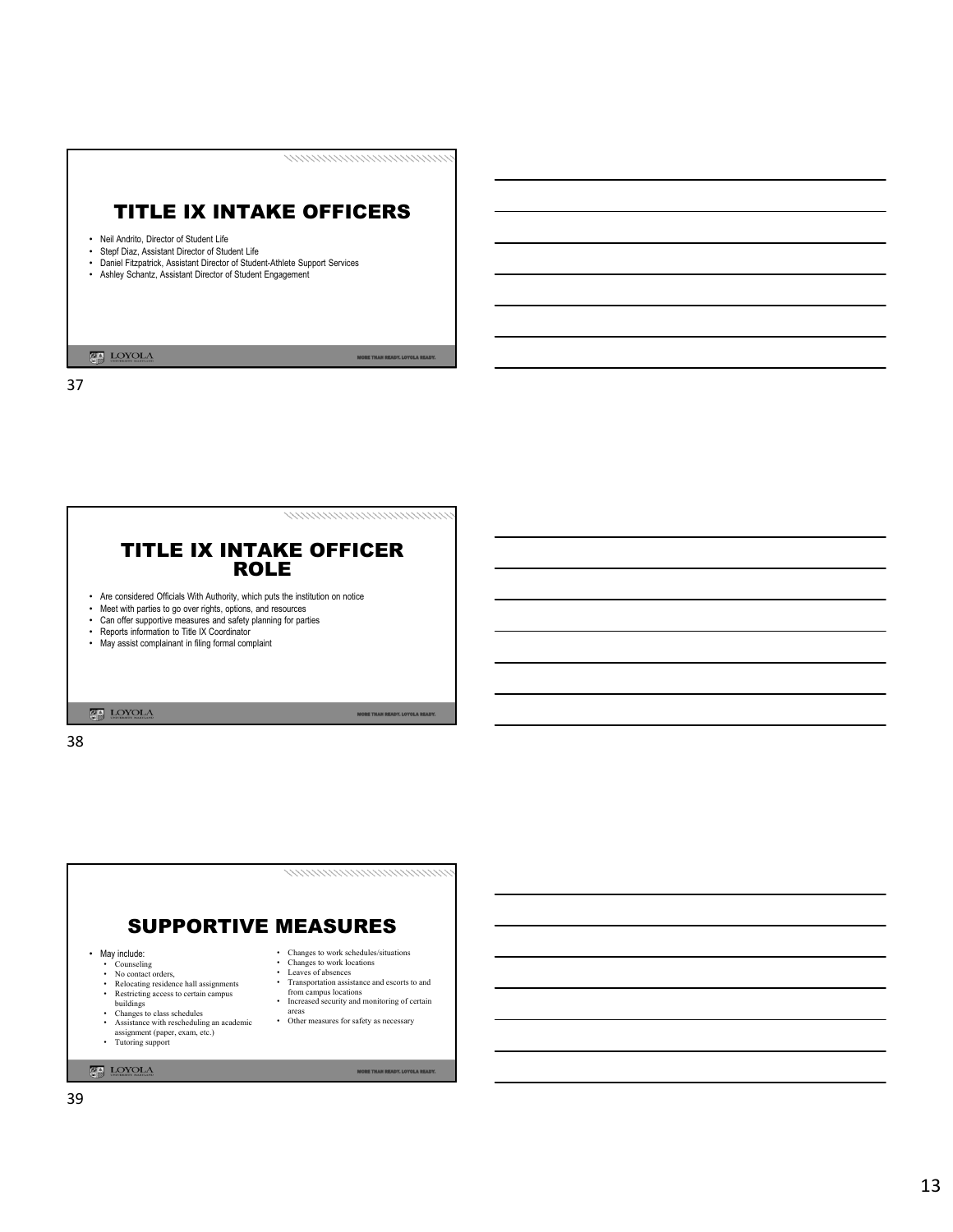MORE THAN READY. LOYOLA READY.

,,,,,,,,,,,,,,,,,,,,,,,,,,,,,,

MORE THAN READY. LOYOLA READY

## STUDENT TIMELINE

- 
- Initial assessment- 1-5 business days Informal resolution- up to 30 business days Investigation- up to 60 business days
- 
- Review of investigation draft 10 business days<br>• Time between final investigation draft and hearing 10 business days<br>• Time between hearing and outcome- up to 10 business days<br>• Time between outcome and appeal submis
- 
- 
- 
- Time between appeal and outcome- 5 business days Timeline can be extended for good cause and must be communicated to the parties

**MA LOYOLA** 

40

• Advisor of choice • Up to two advisors at any meeting related to the process<br>• Will receive copies of materials • Will receive copies of materials • Cannot address investigators, hearing panel, or decision-makers except for cross examination ADVISORS

in Title IX process • Student parties can apply to MHEC to receive a lawyer for Sexual and Gender-Based Misconduct Cases, but may not be approved for harassment only cases

 $\underbrace{\mathbf{U}\mathbf{A}}_{\text{current}}\ \ \underline{\mathbf{LOYOL}}_{\text{restriction MAMING}}$ 

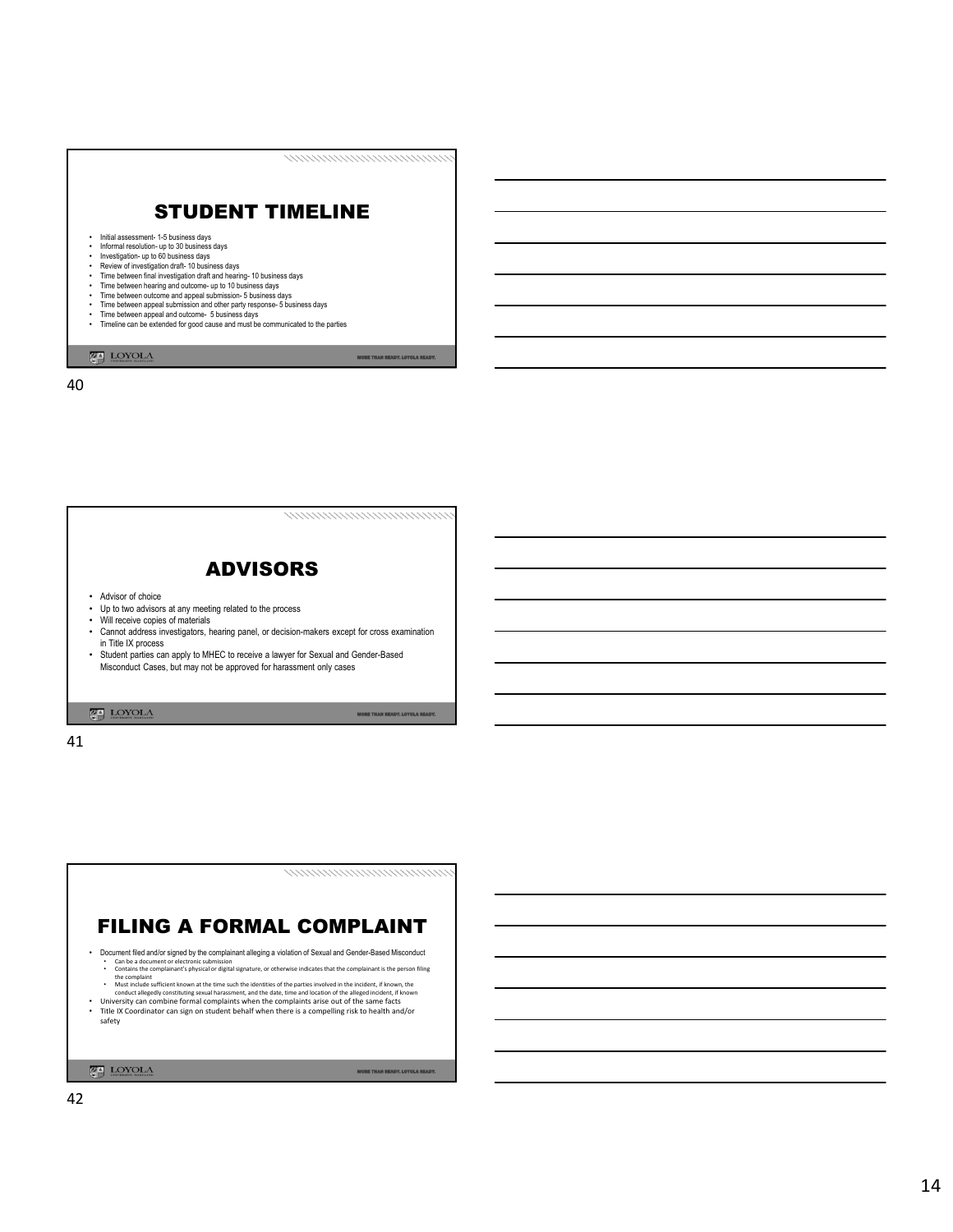MORE THAN READY. LOYOLA READY

## NOTICE OF ALLEGATIONS

- Details of the incident<br>• Statement that the res
- Statement that the respondent is presumed not responsible for the alleged conduct and that a determination regarding responsibility is made at the conclusion of the grievance process
- Advisor of choice (2 for Maryland)
- Section of code that is violated
- Statement that false information is a violation of the code
- Includes a brief description of the incident per the complainant

### $\frac{1}{2}$  LOYOLA

43



44



MORE THAN READY. LOYOLA READY

**ZA LOYOLA**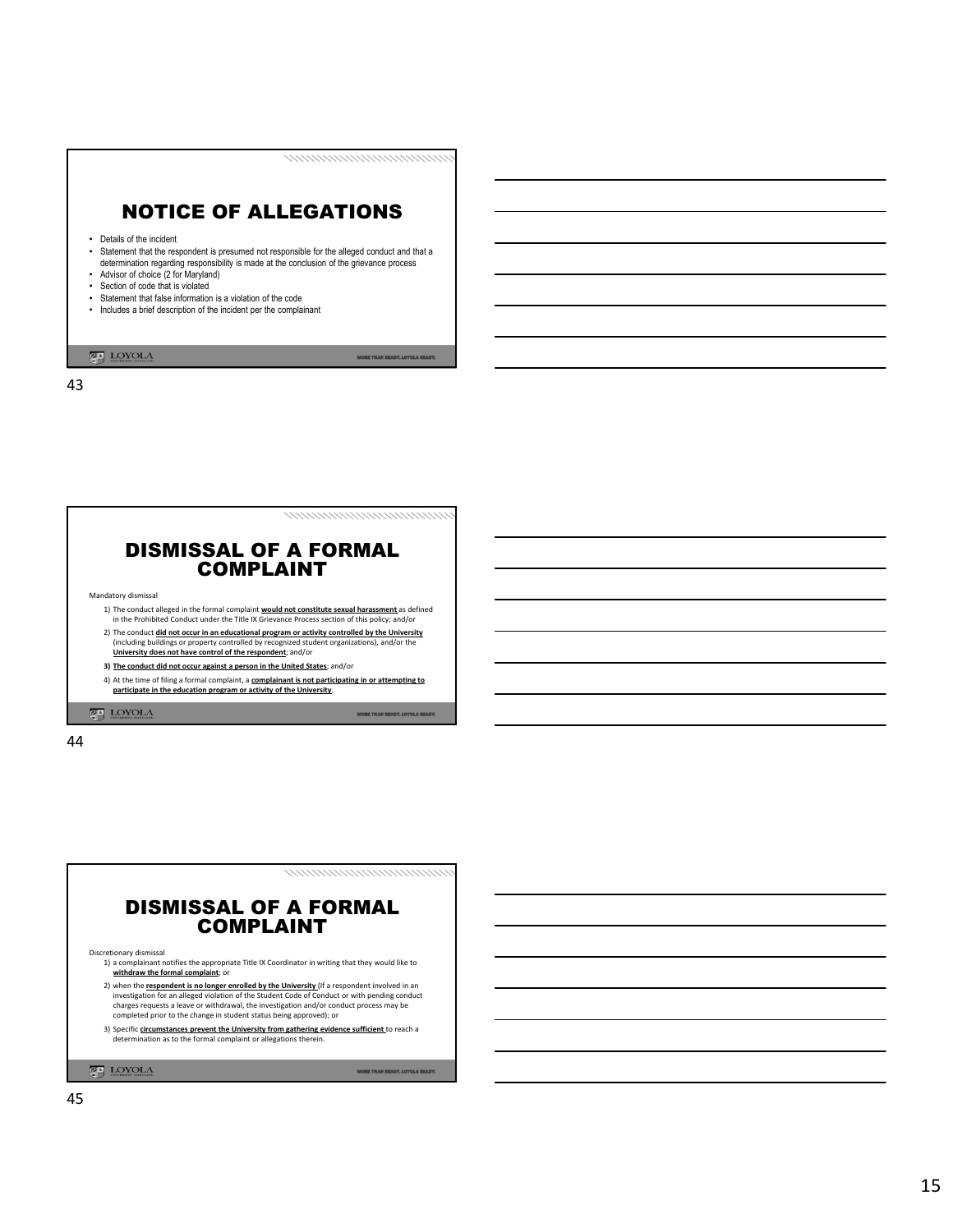MORE THAN READY. LOYOLA READY.

## INVESTIGATION

- Outsourced to investigator
- Title IX Deputy for students coordinates interviews
- Investigator summarizes collects all evidence, which parties can review • Final report summarizes relevant evidence
- 

 $\frac{1}{2}$  LOYOLA

46





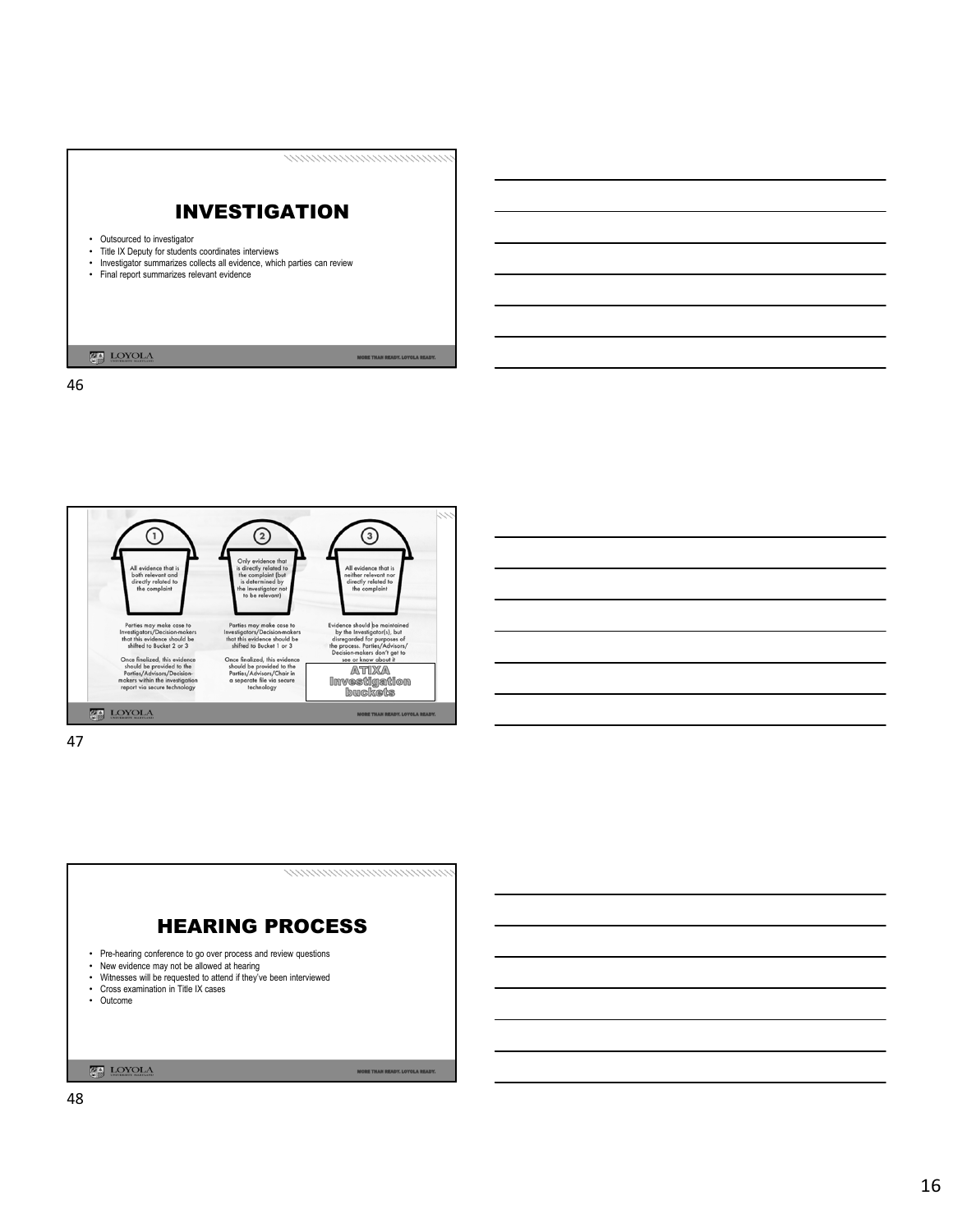



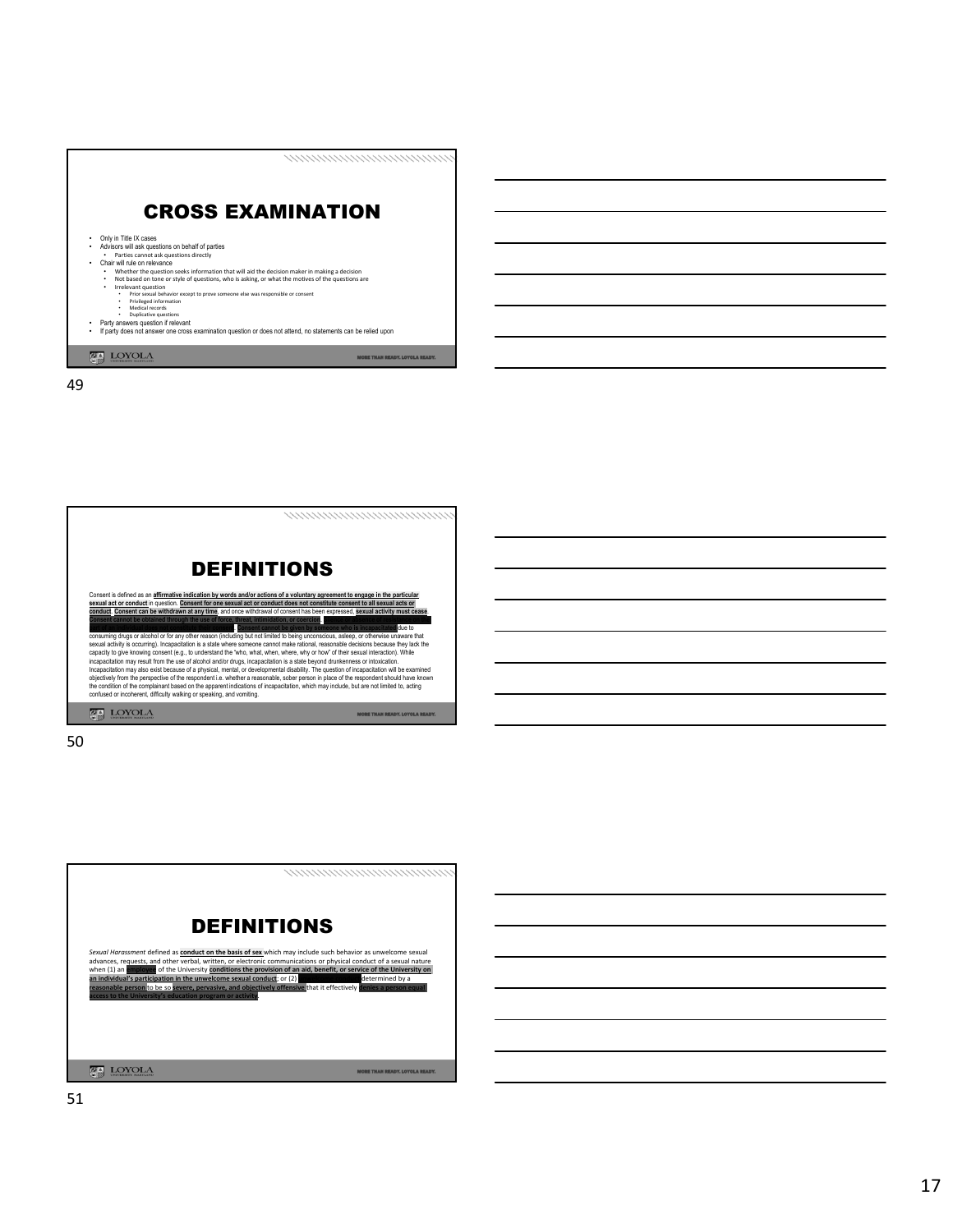



53

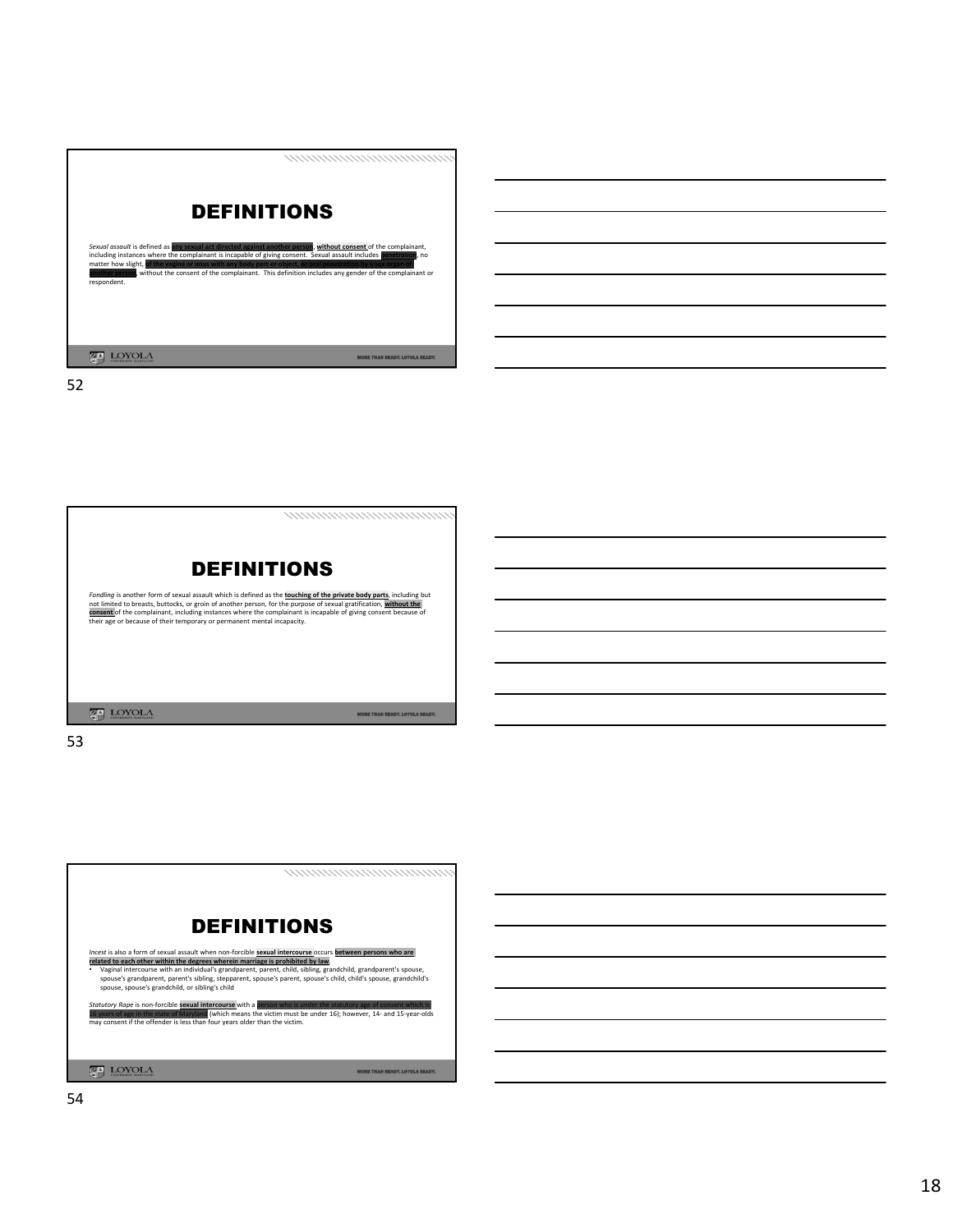,,,,,,,,,,,,,,,,,,,,,,,,,,,,, DEFINITIONS Dating Violence encompasses a wide range of behaviors including sexual assault, physical abuse and other forms of violence committed by a person who is or has been in a social relationship of a commattic or intimate nature **U.S.** LOYOLA MORE THAN READY. LOYOLA READY.

#### 55



56

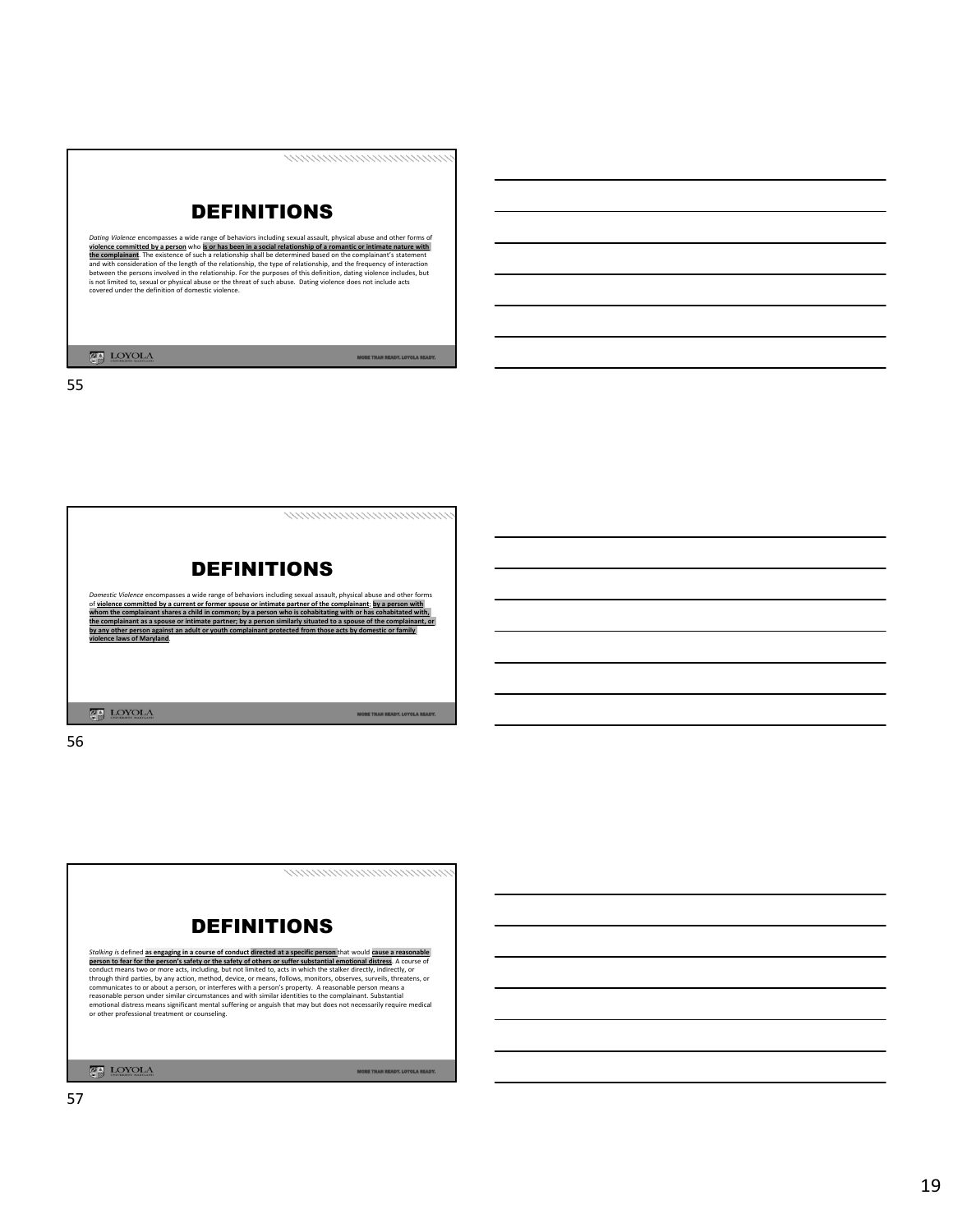,,,,,,,,,,,,,,,,,,,,,,,,,,,,, DEFINITIONS Harassment under this section means <u>unwelcome</u> verbal, written or physical <u>conduct based on sex, sexuall</u><br>orientation and/or gender identity, that has the purpose or effect of unreasonably interfering with an individual<br>

MORE THAN READY. LOYOLA READY.

**TA LOYOLA** 58

,,,,,,,,,,,,,,,,,,,,,,,,,,,,, DEFINITIONS Sexual exploitation means taking non-consensual or abusive sexual advantage of another person for <u>one's own</u><br>advantage or benefit or for the advantage or benefit of anyone other than the person being exploited. Examples<br>i  $\underset{\text{transverse}}{\underbrace{\text{QLO}}}\ \text{LOYOLA}$ MORE THAN READY. LOYOLA READY.

59

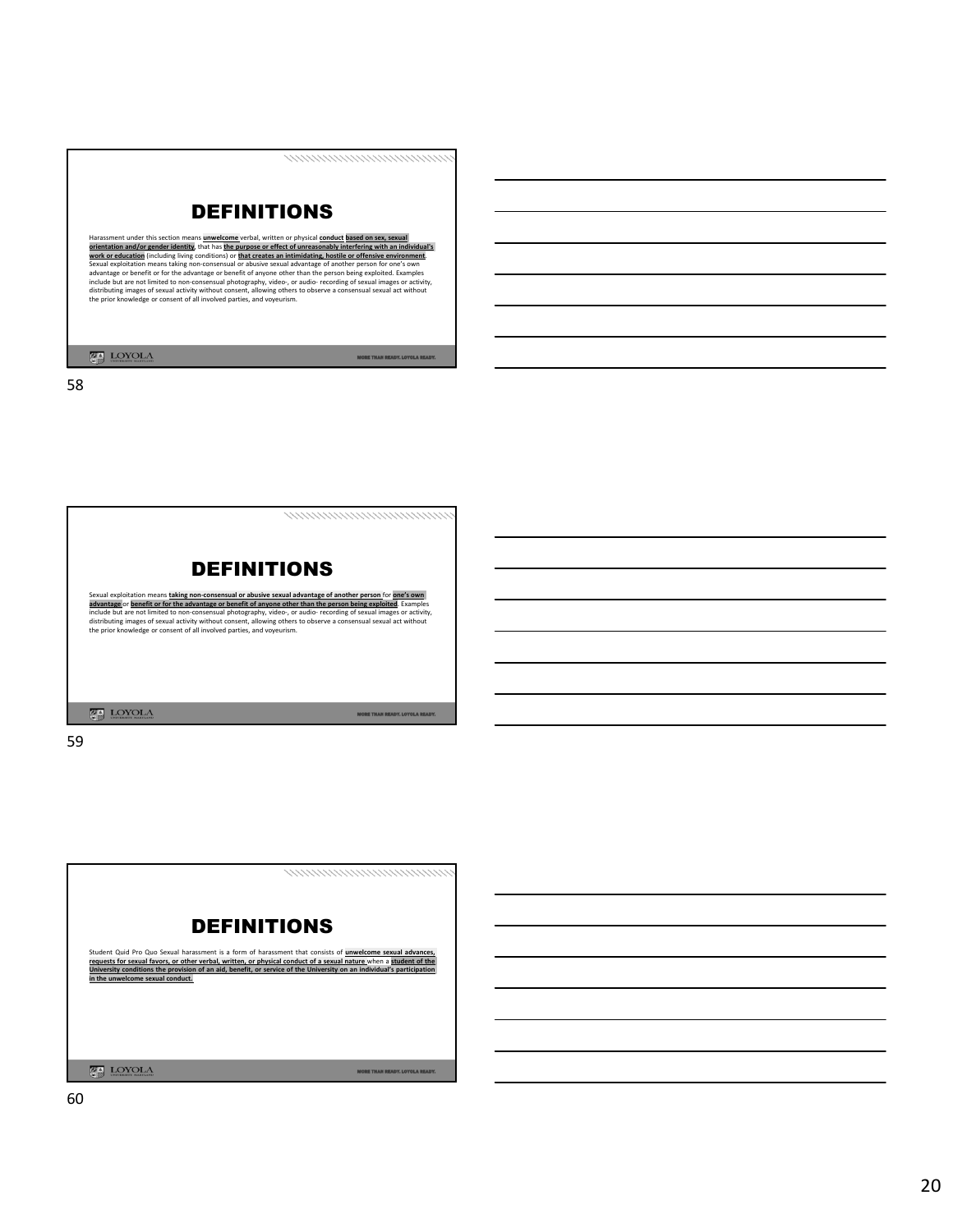,,,,,,,,,,,,,,,,,,,,,,,,,,,,, STUDENT APPEALS Appeals can be based on:<br>
1. The dismissal determination of a formal complaint or any included allegations and/or<br>
1. The dismissal determination asction<br>
1. Whereast is relevant of beam of Suddents of delignes. Independen **New: Paper appeal Process**

MORE THAN READY. LOYOLA READY.

MORE THAN READY. LOYOLA READY.

 $\begin{tabular}{|c|c|c|c|} \hline \textbf{OIA} & LOYOLA \\ \hline \textbf{C} & \textbf{M} & \textbf{M} & \textbf{M} & \textbf{M} \\ \hline \textbf{C} & \textbf{M} & \textbf{M} & \textbf{M} & \textbf{M} \\ \hline \textbf{C} & \textbf{M} & \textbf{M} & \textbf{M} & \textbf{M} & \textbf{M} \\ \hline \textbf{D} & \textbf{M} & \textbf{M} & \textbf{M} & \textbf{M} & \textbf{M} & \textbf{M} \\ \hline \textbf{D} & \textbf{M$ 

61

,,,,,,,,,,,,,,,,,,,,,,,,,,,,,, STUDENT APPEALS • When one party appeals, the other has an opportunity to respond within 5 business days • Decision is final

62

 $\underset{\text{cyl}}{\underbrace{\text{PPA}}}$  LOYOLA